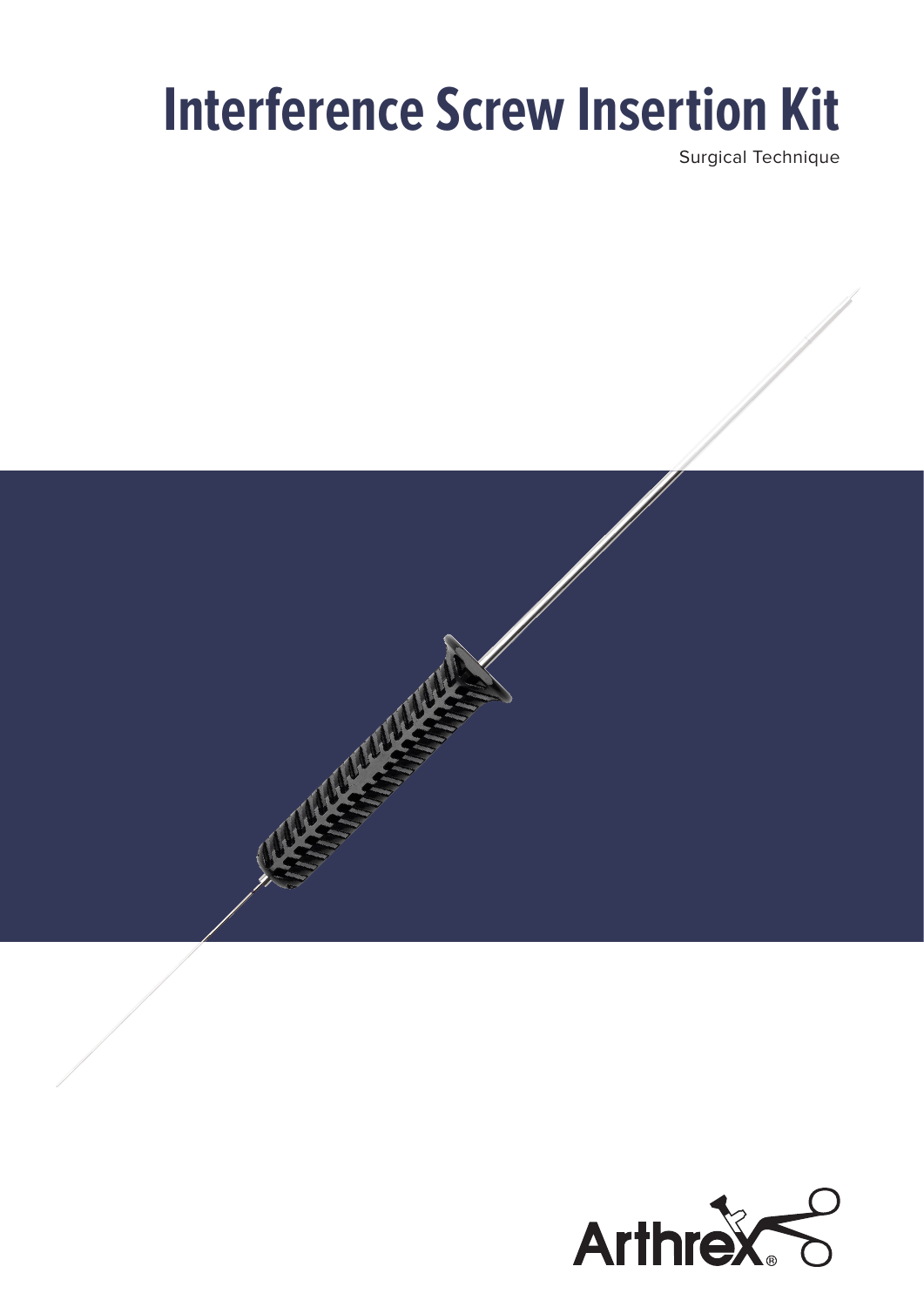## **Interference Screw Insertion Kit**

The interference screw insertion kit was developed to improve interference screw insertion trajectory and stability. This new tunnel notching system is offered as a disposable kit to improve convenience and reliability during anterior cruciate ligament (ACL) reconstruction.



Place the dilator through the anteromedial portal. The tip should be placed in the desired position of the interference screw with the tip of the dilator slightly overlapping the edge of the femoral socket. The orientation of the dilator should match that of the femoral socket for parallel placement.



Use a mallet against the silver strike plate on the end of the plastic handle to advance the dilator through the femoral bone. Advance the dilator until the laser line reaches the femoral notch.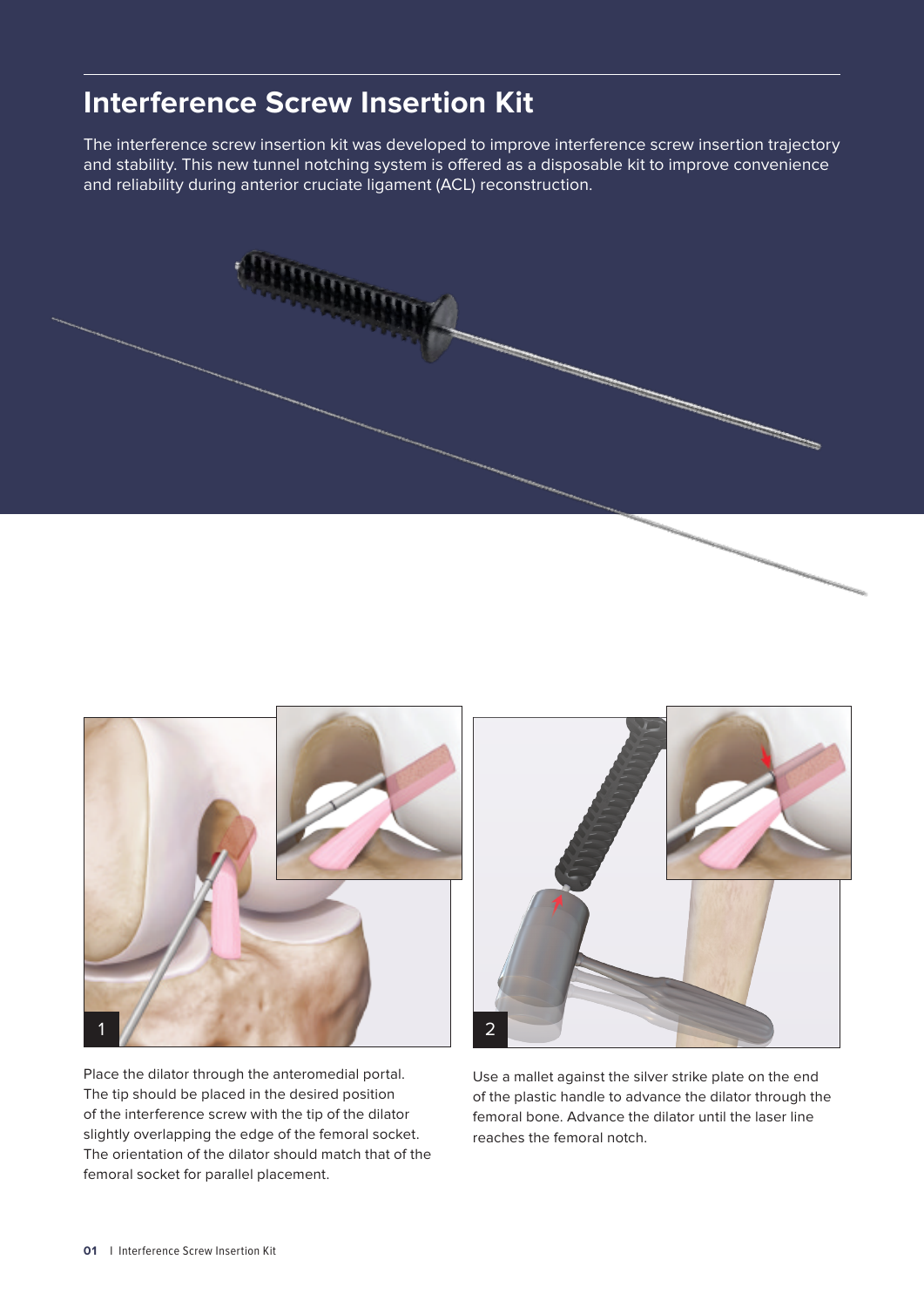

Place the tocar-tipped guidewire into the back end of the dilator.



Drill into the bone until the black laser line meets the silver strike plate. The guidewire will extend 10 mm beyond the tip of the dilator.





Remove the dilator while keeping the guidewire in place.



A PEEK or metal interference screw may be advanced over the guidewire and inserted along the trajectory of the dilated bone. Once the screw is completely inserted and fixation confirmed the driver and guidewire are removed.